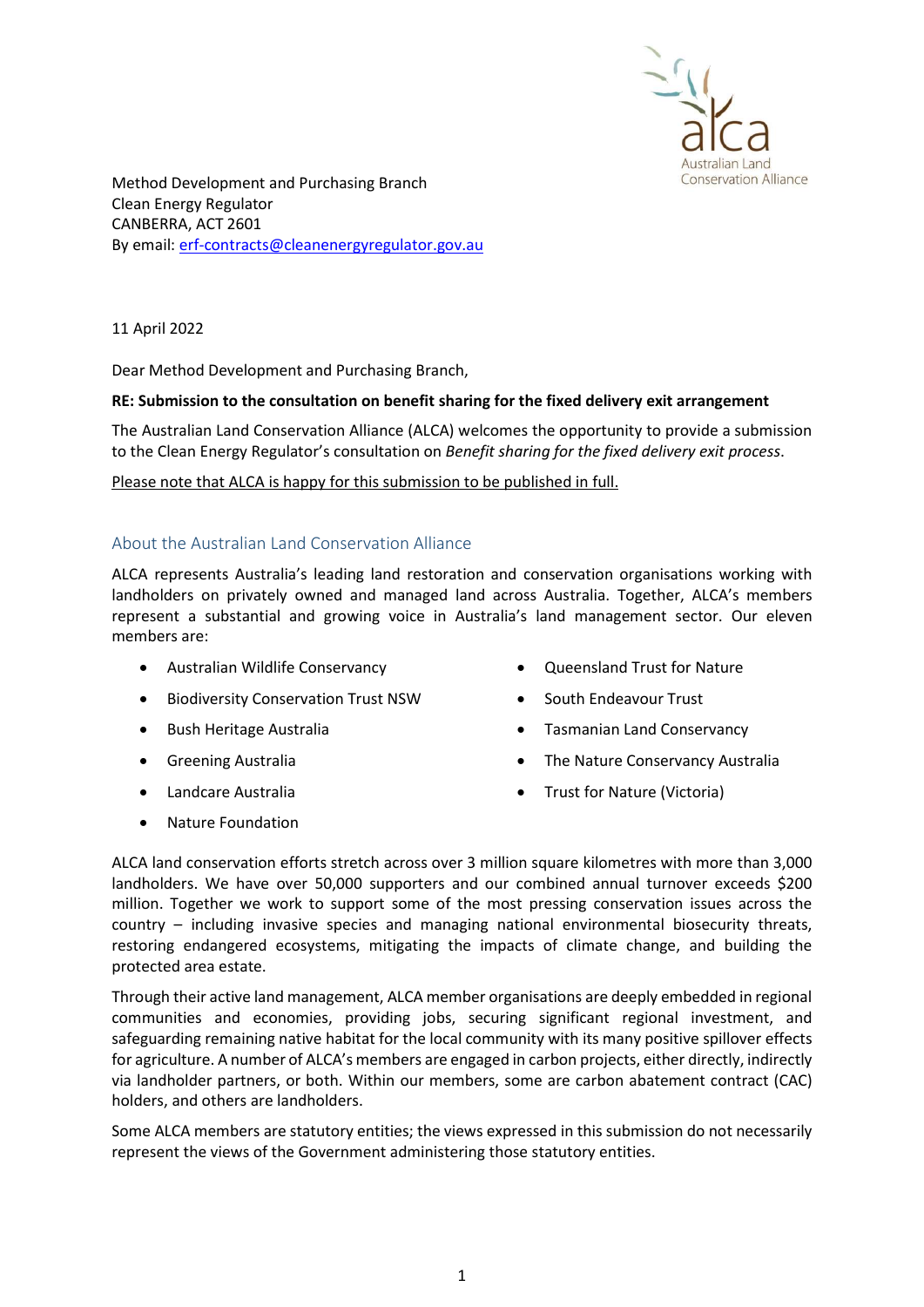

# Summary

The size and impact of the recent Government intervention into the carbon market has impacted the perceptions of stability and certainty in Australian carbon markets, especially amongst potential landholder participants.

Certainty of outcomes for market participants – within the parameters of normal market fluctuations – is a critical feature of all well-functioning markets. The Government intervention – has created uncertainty and has distorted the market, leading to a precipitous decline in the ACCU spot price with immediate impacts upon the commerciality of future carbon projects – projects which the Australian Government is seeking to rely upon to meet its climate change commitments to net zero emissions.

For these reasons, ALCA recommends the creation of an independent arms-length market regulator that is overseen by the Government but that operates independently from direct Ministerial intervention.

Interventions by the regulator should be transparent, clearly signalled and implemented under a coherent plan.

For the reasons above, ALCA would support any independent review of carbon markets and their regulation.

The distribution of benefits under the fixed delivery exit arrangement will inevitably be subject to the commercial arrangements between CAC holders and landholders. However, to provide a fair playing field, steps should be taken by the Clean Energy Regulator to ensure the landholder – as the ordinarily weaker party of the two  $-$  is aware of the nature and likely quantum of net benefit available under the fixed delivery exit process and their likely rights and entitlements under careful Government caveat.

### Recommendations

#### Independent review

1. ALCA would support any independent review of Australian carbon markets and their regulation.

#### Independent governance

2. ALCA supports the evolution of the carbon market regulator into a genuinely independent regulator that operates at arms-length from direct Ministerial intervention.

#### Transparency and accountability

- 3. Interventions by the carbon market regulator should be transparent, clearly signalled, and implemented under a coherent plan.
- 4. The modelled impacts upon the Government's ability to meet its net zero emission targets from this Government intervention into the carbon market and all future significant interventions should be publicly released, alongside the modelling itself.

# Distribution of benefits

5. The carbon market regulator should take steps to safeguard a level playing field between CAC holders and landholders, as separate from determining the exact share of benefits between the two parties which inevitably will be subject to private commercial arrangements. The presumption should be in favour of the landholder, ordinarily the weaker of the two parties.

This means ensuring that the CAC holder and landholder: